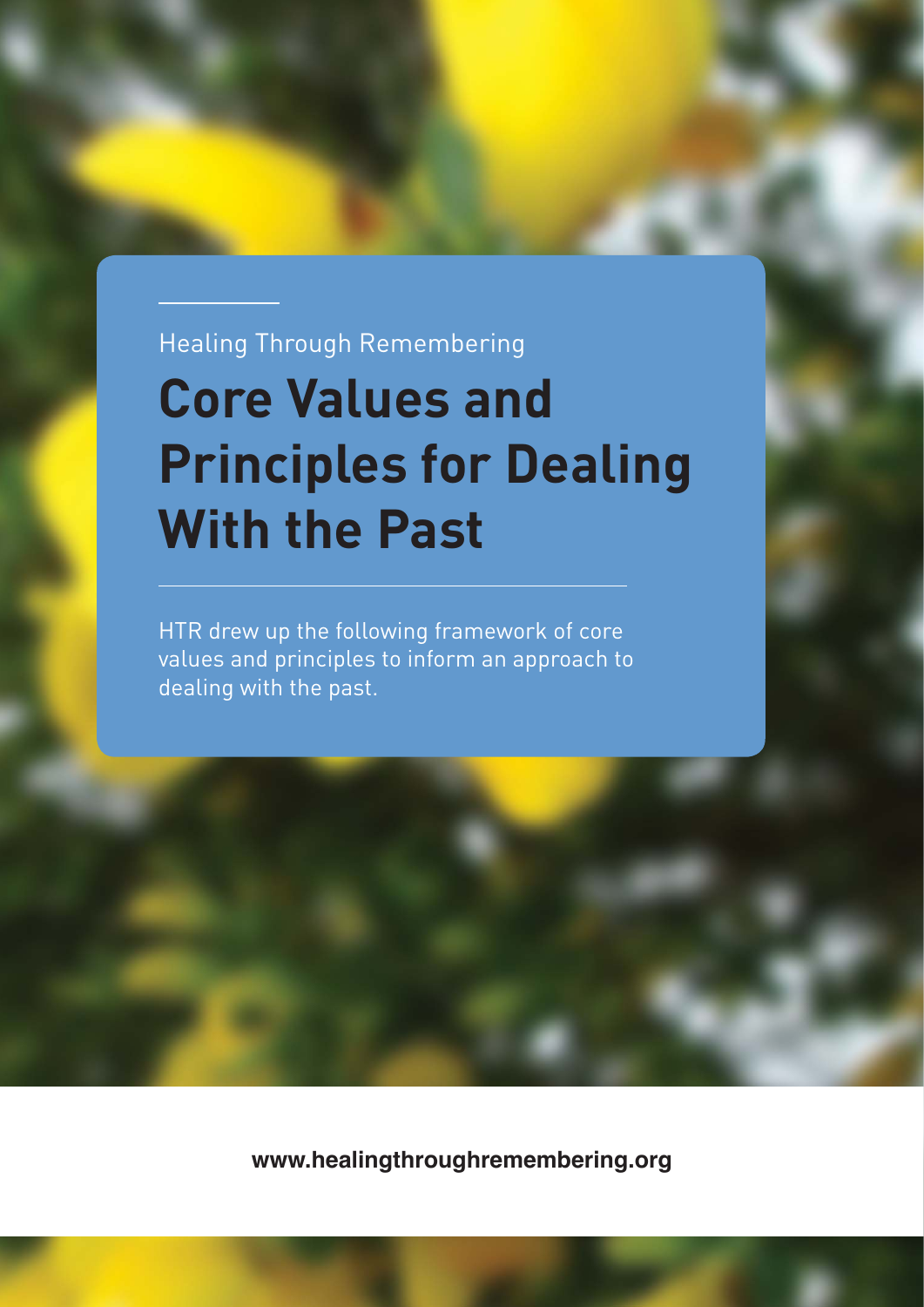

#### **INTRODUCTION TO HEALING THROUGH REMEMBERING**

Healing Through Remembering (HTR) is an independent initiative made up of a diverse membership with different political perspectives working on a common goal of how to deal with the legacy of the past.

The membership includes people from loyalist, republican and security force backgrounds as well as individuals from different religious backgrounds, victims/survivors groups, academics and community activists. Since 2001 these diverse members have focused on the issue of how to deal with the past relating to the conflict in and about Northern

Ireland – and in so doing to build a better future.

#### **CORE PRINCIPLES FOR AN APPROACH TO DEALING WITH THE PAST**

In considering the important issue of how to deal with the past, Healing Through Remembering (HTR) has reflected on what can be learned from the organisation's own processes and projects.

Clearly views on remembering are contested, yet memory is fundamental to our human condition. It is therefore important that society needs to find ways to remember more sensitively, inclusively and honestly.

The key lesson from the work of HTR is that dealing with the past is a process which must be informed by core principles. HTR therefore devised the following principles in 2008, distilled from members' experience and learning. These have been reviewed and revised slightly over time. They have guided and informed HTR in maintaining an inclusive process, reaching consensus between groups while addressing very difficult issues. They continue to do so. HTR's experience shows that only through a sound framework grounded both in process and in principles, can practical solutions be sought.

The following core principles have been identified and are offered as the foundational structures on which society might deal with the legacy of the past. These are not merely a list of values to adhere to – but rather embody a framework for what needs to be put in place in order to deal with the past.

They are grouped for ease of use under three headings – society, process and individual.

# **SOCIETY**

#### **Commitment to a better future**

This principle is based on the need to learn from the past so that conflict is not repeated. To build a future that is peaceful, politically stable, and benefits generations to come we must deal with the past. We need to acknowledge what happened and to learn from it (although different people might take different lessons). In order to address individual and collective needs, to build relationships that rehumanise people and heal the divisions, an honest analysis of the past is necessary. We need to understand what brought us to the point of conflict, what exacerbated and perpetuated the conflict and what facilitated the building of peace. Additional benefits would be the capacity to share our learning and experience with other contexts where conflict – or the potential for conflict – is present.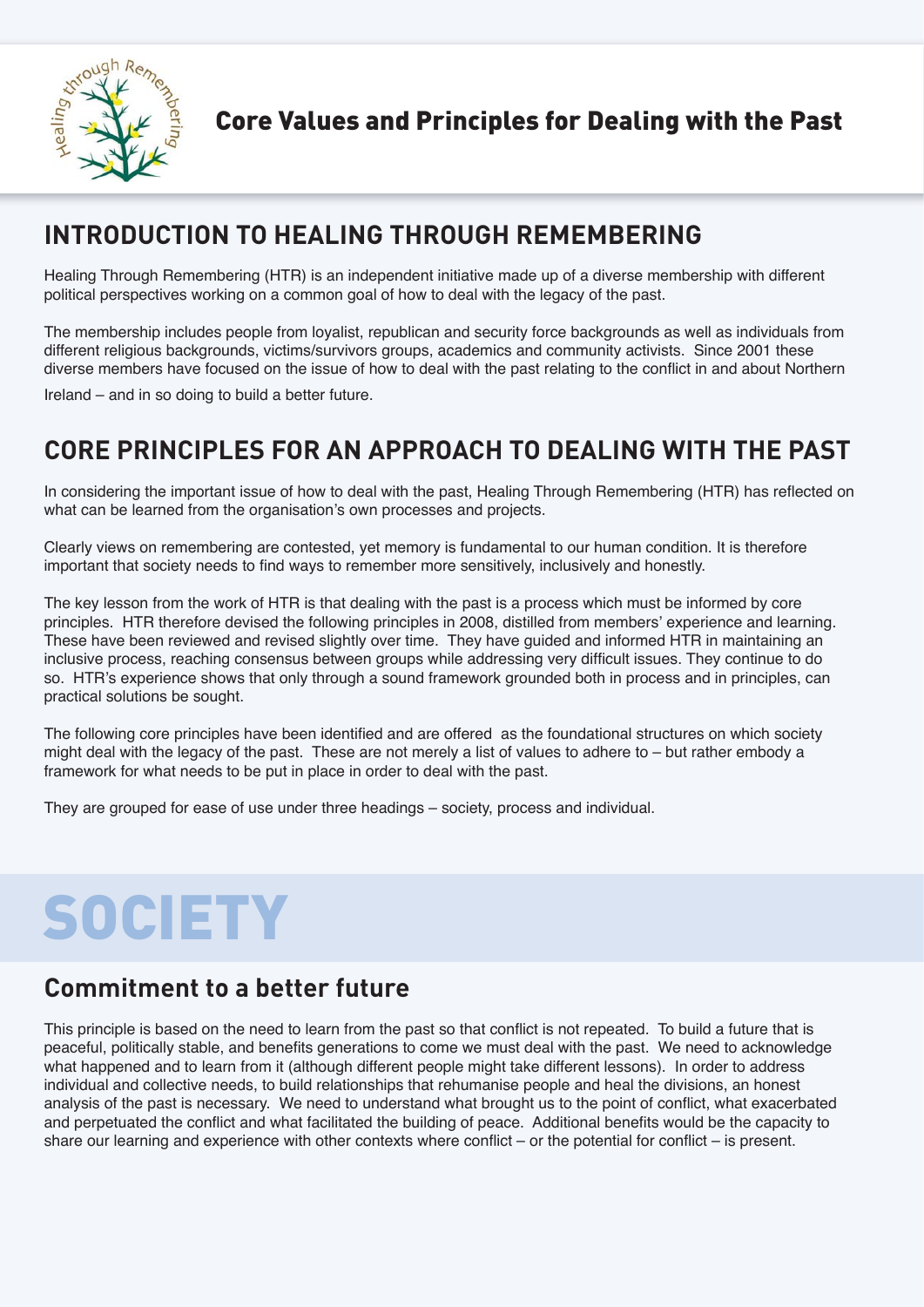#### www.healingthroughremembering.org



**European Union European Regional Development Fund** Investing in your future

#### **Not forgetting**

This principle is based on the fact that we cannot ignore the past; it is not possible, neither is it desirable to forget. It is understandable that people want to avoid remembering painful events that may damage our current stability but our experience is that, with support and a structured way forward, it is not only possible to address difficult issues but also to use remembering in a positive and constructive manner. We live in a society where the threat of violent conflict is still present. We need to ensure that this process prevents recurrence and protects future generations. The challenge is not to attempt to forget, but rather to find appropriate ways to remember. International experience has shown that forgetting allows the conflict to re-emerge in later generations.

#### **Healing and hurt**

This principle builds on the essential requirement to do no harm. It includes the need to take care not to inflict unintentional harm while recognising that some will be hurt whatever approach is taken (e.g. by the revealing of uncomfortable truths). It is important that this principle is considered at all times – the value of actions must be considered in terms of the potential harm, while also realising that individual and societal healing can only take place once the pain of the past is acknowledged. An honest indication of the potential for individual harm must be made clear, and properly resourced and financed care and support must be established.

#### **Centrality of truth**

This principle acknowledges that society has a right to the truth about the past. While we recognise there is no agreed legal framework for a 'right to truth' as a society, we need to acknowledge that it is a fundamental right of everyone. Foundational principles to truth recovery are independence, honesty, transparency, provision of an effective remedy and a willingness to engage. That said, it is also of course problematic and there can be multiple truths. There are different versions of what the truth involves. Yet truth recovery, to a limited degree for some, is still possible and should be a principle we hold dear. Truth plays an important part in healing divisions in society. While truth is an important issue it is also challenging. This is because while some people advocate that truth is achievable through a truth commission, others propose truth recovery can be an ensemble of various processes, and still others feel that there is already too much emphasis on truth recovery. In the current context, truth recovery is happening (e.g. the Historical Enquiries Team, public enquiries, court cases, etc.). We do not want to pass judgement on particular methods as these may work for some individuals, but the piecemeal uncoordinated approach impedes a collective understanding. Truth recovery needs a structured and comprehensive approach. If done selectively it can be damaging, especially if the timing is not right and barriers can hamper progress.

### **Realistic and hopeful goals**

This last principle relates to goals. There needs to be a clear articulation of the way things can be done versus what can be done. While there is urgency in dealing with the past because with time the voices and experiences of a generation can be lost, there must also be recognition that there is no 'quick fix'. While some elements may be time-bound, it is clear that other aspects of dealing with the past will need to continue for at least a generation. Our experience has shown us that the complexity of these issues means that the timeframe must be constantly under review. We now realise that this is generational work, but with the potential of real benefit for current and future generations. It is important that our political and community leaders help society to achieve a realistic view of the processes necessary and the timeframe involved. At the heart of this must be the identification and upholding of hopeful goals.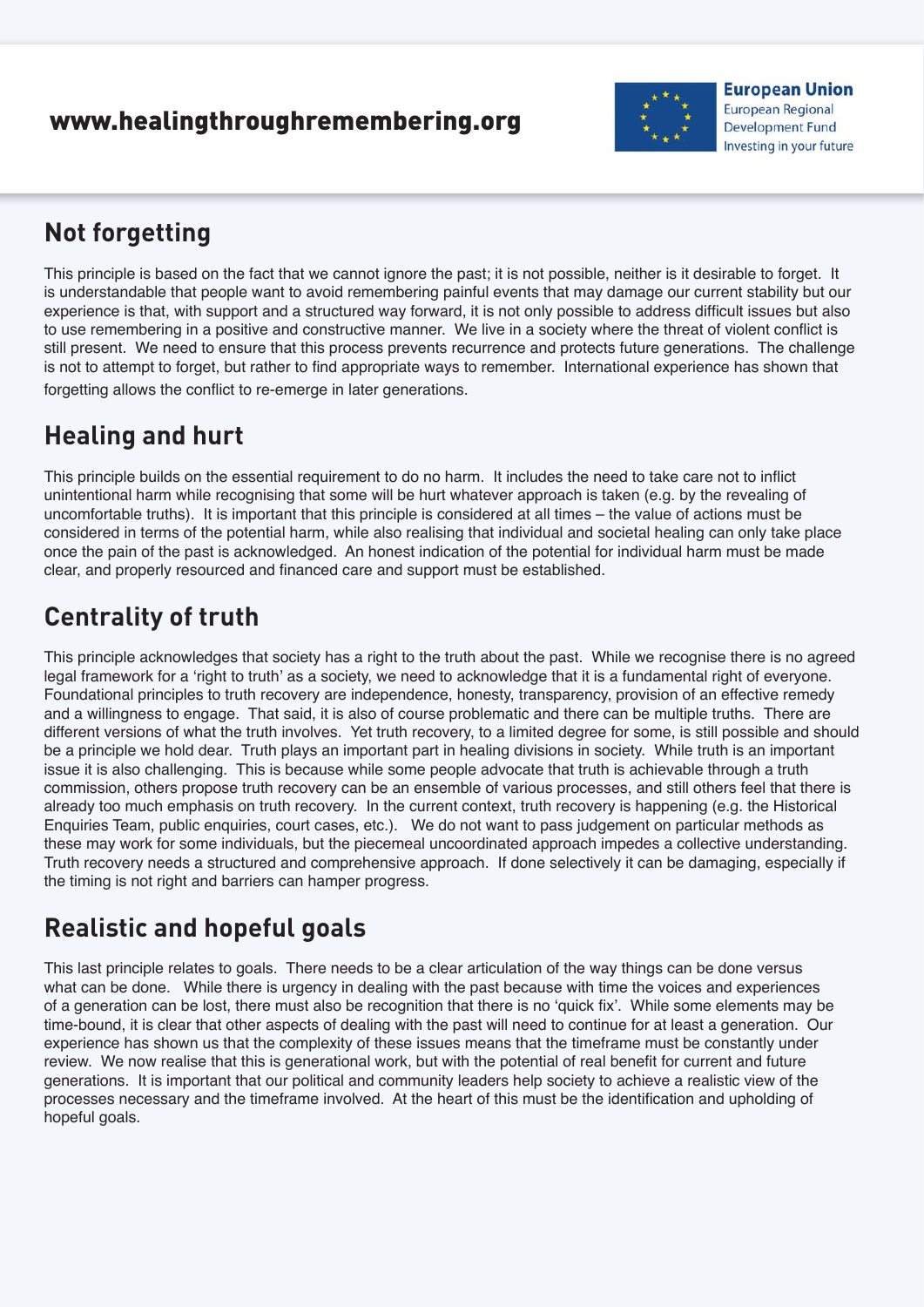### **Inclusive, diverse, participative and empowering**

**INDIVIDUAL A full range of voices and opinions must be heard if understanding is to be generated and mature relationships are to be built.** The approach should empower people and create a shared sense of purpose while being realistic about the difficulties that inclusive processes involve.





**European Union European Regional Development Fund** Investing in your future

#### **Commitment to the future**

To build a future that is peaceful, politically stable, and benefits generations to come, we must deal with the past.

#### **Healing and hurt**

The value of actions must be considered in terms of the potential harm, while also realising that individual and societal healing can only take place once the pain of the past is acknowledged.

Dealing with the past is generational work, with the potential of real benefit for current and future generations. At the heart of this must be the identification and upholding of hopeful goals.

#### **Not forgetting**

The challenge is not to attempt to forget, but rather to find an appropriate way to remember. **Right to truth**

#### **Realistic and hopeful goals**

Society has a right to the truth about the past. Foundational principles to truth recovery are honesty, transparency and a willingness to engage. Truth recovery needs a structured and comprehensive approach.

### PROCESS

#### **Language and terminology**

The use of language must enable engagement, not hamper or divert debate and dialogue. Terminology may change and develop over time due to a changing context and the working out of suitable processes.

Processes must be officially sanctioned at a political level while maintaining independence in terms of planning and operation. All political parties must commit themselves to dealing with the past in order to build a better future for all.

#### **Structured and holistic approach**

There must be coordination between all the mechanisms for dealing with the past. A range of integrated options is necessary to meet the needs of society and these must unfold over time.

#### **Trust, transparency and engagement**

Trust must be built at all levels and honesty in engagement is vital to maintain trust. Listening to each other's viewpoint while not necessarily agreeing with it is important – accepting that we have different opinions but can share them.

#### **Flexibility**

An approach must adapt to changing needs and context, growing awareness, newly unearthed questions, issues and circumstances. Participation should be allowed as appropriate and may change and evolve over time.

#### **Recognition & appreciation of existing work**

There is already a wide range of remembering projects underway looking at dealing with the past in a way that will build a better society. It is important to enable these initiatives to continue in their work, and ensure they are seen as complementary to, and not in competition with, any other projects or approaches that may be proposed.

#### **Independence and political commitment**



### Summary of Core Values and Principles for Dealing with the Past

## **SOCIETY**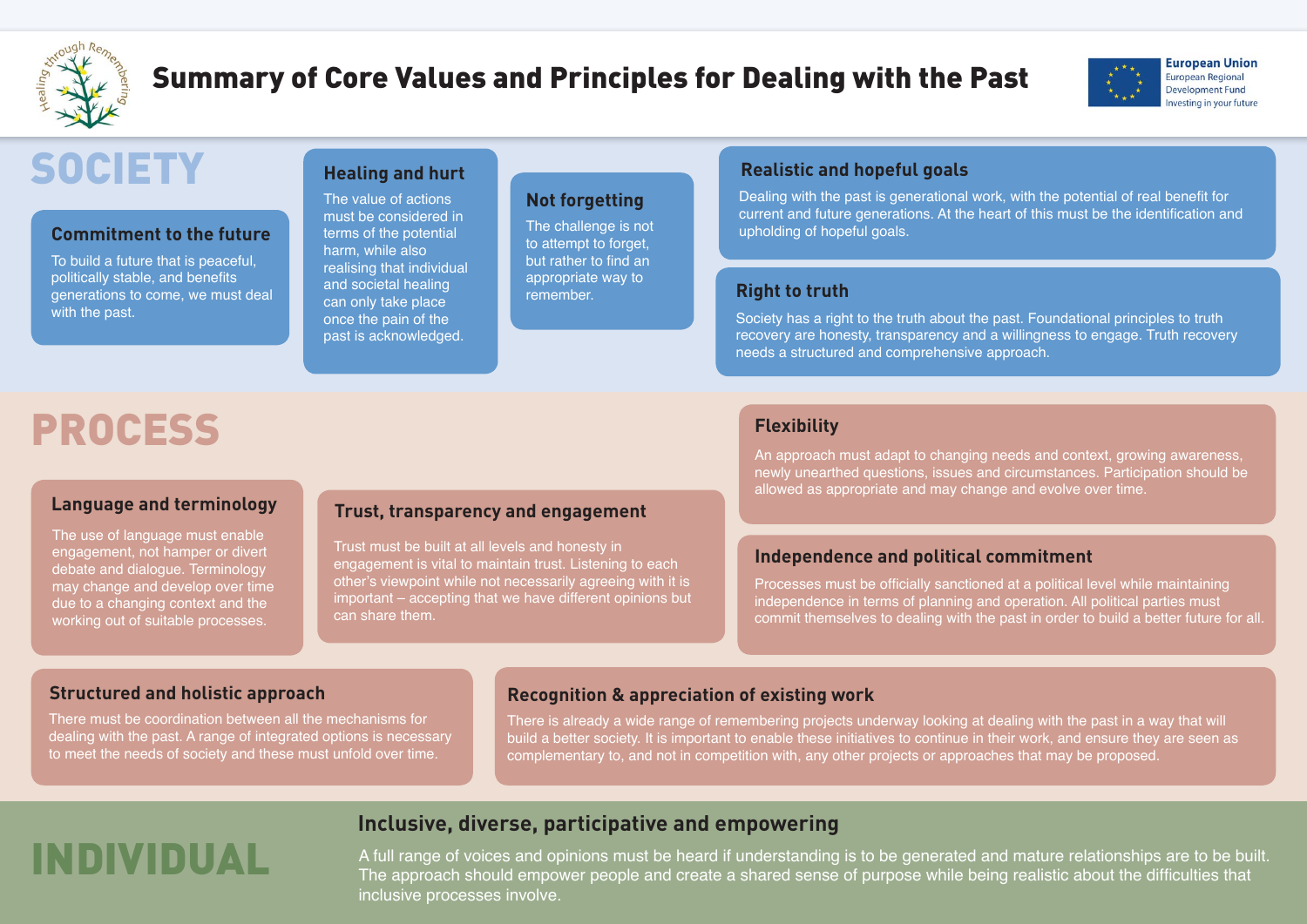

Core Values and Principles for Dealing with the Past

### PROCESS

#### **Language and terminology**

This principle outlines how the use of language must enable engagement, not hamper or divert debate and dialogue. Terminology may change and develop over time due to changing context and the working out of suitable processes. HTR has learned much in this regard. For example, there was, when the project was set up, an ongoing debate about how to refer to the conflict that took place. There were those that favoured terms like 'war' and others used 'Troubles'. The result was a long (nearly two-month) discussion in order to reach a compromise and a term – 'conflict in and about Northern Ireland' – which is now used in HTR communication. In a similar vein, the term victim is contested, and we have opted for the OFMDFM definition presented in the Victim Strategy Document (2002) that allows an individual to self-define as a victim. Thus we have learned that resolving these issues is not easy. No one can prescribe language. Like so much else, it needs to be negotiated, and can also evolve.

#### **Structured and holistic approach**

This principle involves the importance of following a structured and holistic approach for dealing with the past. The piecemeal approach currently operating in society does not serve our collective needs. There are many varied needs and issues – often conflicting – and so a structured comprehensive approach covering all the areas being addressed by HTR: i.e. truth recovery, living memorial museum, day of reflection, storytelling, and commemoration – and perhaps some others – is needed. Even within each area, such an approach is important. There must be coordination between all the mechanisms for dealing with the past. Structure must ensure that there can be delivery and hopefully a conclusion to processes, while being sufficiently flexible to meet changing needs and circumstances. A multifaceted approach, including the overlapping issues listed above, must be further developed. There is no single solution. A range of integrated options is necessary to meet the needs of society and these must unfold over time. Process – including discussions, debate, engagement, listening, learning, acknowledgement and flexibility – is important. In a divided society, the process where each aim or aspect is attended to, is as important as the final product.

#### **Trust, transparency and engagement**

This principle stresses that trust must be built at all levels and that honesty in engagement is vital to maintain trust. There is need for transparency in the formation and workings of all processes in order to build enough trust for processes to operate successfully and to ensure the best benefits for society. Listening to each other's viewpoint while not necessarily agreeing with it is important – accepting that we have different opinions but can share them.

#### **Independence and political commitment**

This principle emphasises that processes must be officially sanctioned at a political level while maintaining independence in terms of planning and operation. All political parties must commit themselves to dealing with the past in order to build a better future for all. Those who sanction this must maintain an open, full and honest commitment to its processes. Issues of political will, efficacy, capacity and generosity must be explored. Politicians have a duty to act in the interests of their citizens and to show leadership.

#### **Recognition and appreciation of existing work**

This principle relates to existing work. There is already a wide range of remembering projects underway that look at dealing with the past in a way that will build a better society. It is important to enable these initiatives to continue in their work, and ensure they are seen as complementary to, and not in competition with, any other projects or approaches that may be proposed.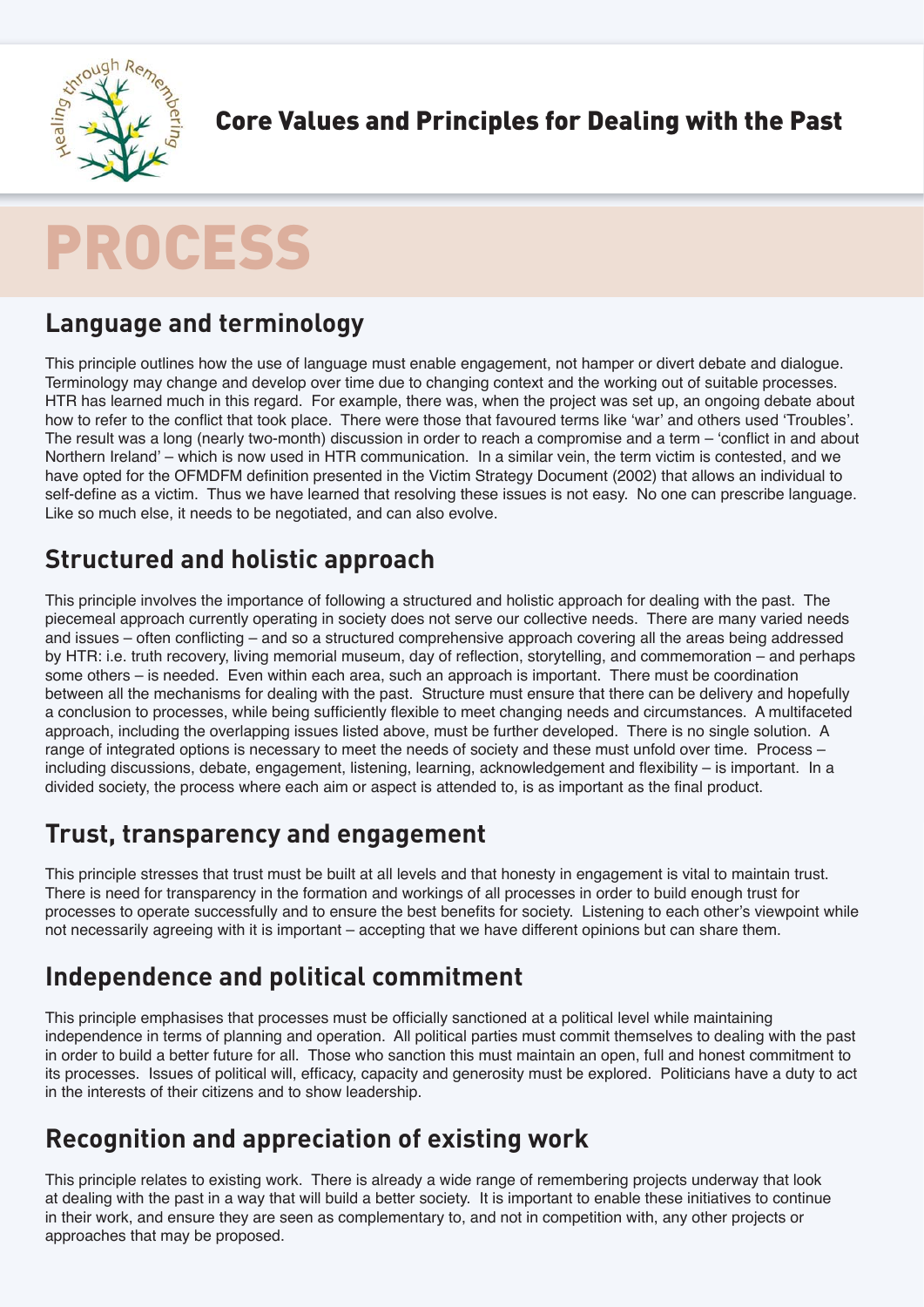#### www.healingthroughremembering.org



**European Union European Regional Development Fund** Investing in your future

#### **Flexibility**

This principle outlines that an approach that is flexible is vital in order that diverse needs can be met. Those who wish to engage with any process should to be able to do so as soon as possible, e.g. those who want and need to tell their stories, learn, share or be informed, since time is passing and matters of aging and ill-health must also be taken into account. An approach must adapt to changing needs and context, growing awareness, newly unearthed questions, issues and circumstances. The legacy of the conflict and the development of the peace process mean that some people only realise the personal legacy of the past as issues are addressed. Participation should be allowed as appropriate and may change and evolve over time. The approach must stay alert to the wider international context (e.g. foreign policy issues, the resonances and implications of language such as the 'war on terror'.).

## INDIVIDUAL

#### **Inclusive, diverse and participative**

This principle emphasises that it is vital that an inclusive approach for dealing with the past is adopted. This is an issue for all of society and across these islands. The approach must be participatory to enable everyone to have ownership so that the lessons learned can be understood and shared amongst the widest possible cross-section of society. All groups, organisations and individuals (including but not limited to, churches, media, education, business community, judiciary, academia and statutory services) must understand their part in the approach. This conflict affected and involved all sections of society, the two governments and international players. It is therefore important that this range of people also be involved in attempts to tackle this issue. A full range of voices and opinions must be heard if understanding is to be generated and mature relationships are to be built. All opinions held honestly and put forward should be regarded as valid even if others disagree and find them challenging. The approach should empower people and create a shared sense of purpose while being realistic about the difficulties that inclusive processes involve.

#### **CONCLUSION**

There is no single solution for the process of dealing with our past. Some processes of remembering, reflecting and educating must be sustained for another generation at least, while recognising that other aspects may need to be timebound. All have a part to play in dealing with the memories of the past.

As you know from the range of initiatives and work to date in this area, this has been and will continue to be a painful and difficult task. However it should not paralyse us and prevent us from moving on, but rather encourage us to avoid further damage, seek viable solutions and create a promising and better future.

To translate the principles for dealing with the past and work done to date into dynamic and unique practices and methods for dealing with the past in a spirit of tolerance and respect will require a willingness to take risks.

We believe it important that our society grasps the opportunity of remembering in a constructive way, to enable us to move into a new future built on a shared acknowledgement of the violent conflict in and about Northern Ireland. We as an organisation are committed to assisting in taking this process forward.